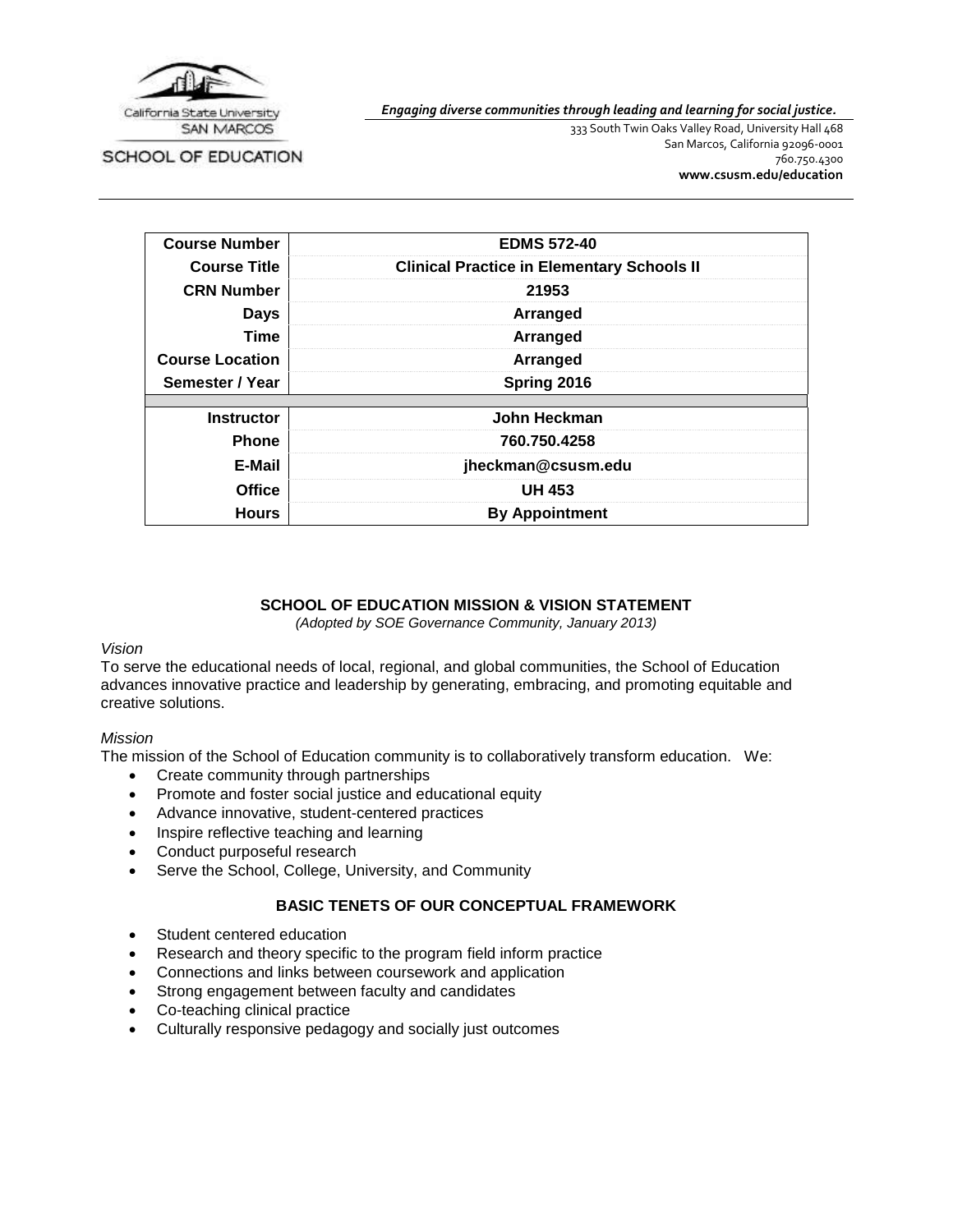## **COURSE DESCRIPTION**

Observation and teaching in selected schools under supervision of classroom teacher and university supervisor, with a student teaching seminar. *Graded Credit/No Credit. May not be taken for credit by students who have received credit for EDMS 561. Enrollment Restriction: Admission to the Multiple Subject Internship Credential Program.*

### **Course Prerequisites**

Admission into the program.

## **CLINICAL PRACTICE STUDENT LEARNING OUTCOMES**

#### **Candidates will:**

- Assess and instruct elementary school age students of various cultural and linguistic backgrounds in elementary school classroom
- Demonstrate successful performance of the Teacher Performance Expectations as assessed using the *Assessment of Teacher Performance Expectations Multiple Subject Credential* form
- Demonstrate successful performance of the Professional Dispositions as assessed using the *Multiple Subject Professional Dispositions Rubric*

### **Student Learning Outcome Assessment Methods**

Observation by university supervisor of clinical performance objectives, Professional Dispositions and Teacher Performance Expectations, (TPEs)

Observations by the school-based cooperating teacher of the clinical practice performance objectives, Professional Dispositions and the Teacher Performance Expectations, (TPEs)

Completion of the Professional Dispositions rubric, the Teacher Performance Expectations form, and a Clinical Practice Summary, summarizing performance and professional growth The evaluations are developed with input from the Candidate's University Supervisor and Cooperating Teacher. The final summary is developed with input from the University Supervisor and Cooperating Teacher and is approved and signed by the Candidate, the University Supervisor, and the Cooperating Teacher.

## **SUPERVISION REQUIREMENTS**

- 1. Each Teacher Candidate attends this clinical practice at their assigned school site as scheduled by program requirements and the specific school site calendar. During the eight weeks of Clinical Practice II, Candidates attend daily, full-time. The Candidate should adhere to the Cooperating Teacher's contract hours, attend staff meetings and other professional responsibilities, and be available to remain afterschool to plan and prepare.
- 2. Each Teacher Candidate in this clinical practice is observed by and meets with a University Supervisor at least four times to discuss his/her developing performance of the TPEs and to discuss clinical experiences in order to expand participants' knowledge of various assessment, planning and instructional strategies.
- 3. Each Teacher Candidate in this clinical practice works together with his/her Cooperating Teacher to plan and implement lessons. The Candidate plans all lessons, including the ones observed by the University Supervisor, in collaborative co-teaching planning sessions. The Candidate writes a lesson plan for each of the lessons observed by the University Supervisor and provides the University Supervisor and Cooperating Teacher a copy of the written lesson plan in advance, prior to teaching the lesson. The focus during Clinical Practice II includes all academic areas.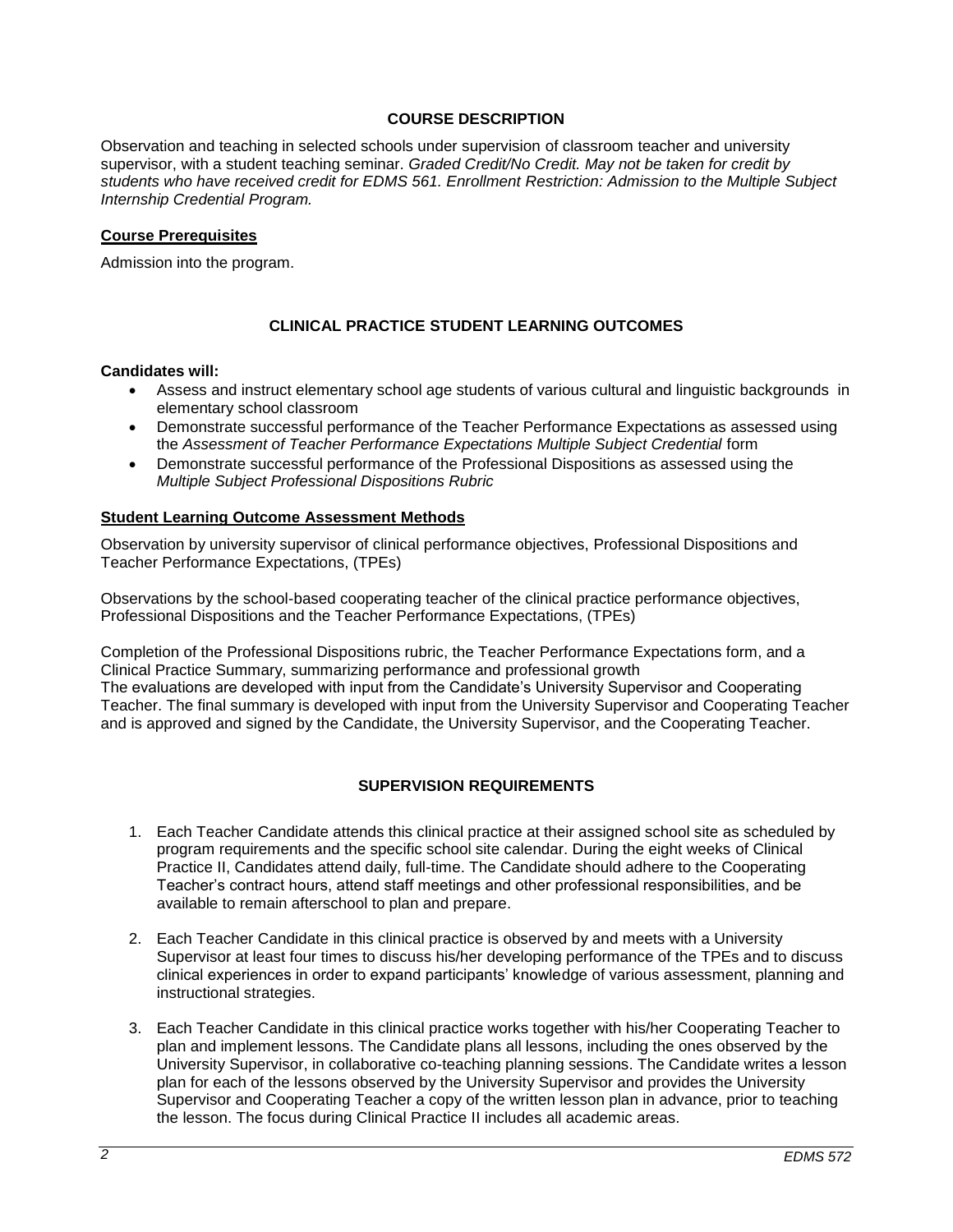- 4. Each Teacher Candidate takes advantage of opportunities presented during this clinical practice experience to fulfill TPE 13: Professional Growth to engage in professional development activities and document the number of hours of professional development. During the credential program, Candidates should complete 10 hours of professional development activities approved by their Supervisors/Instructors.
- 5. Each Teacher Candidate may develop a TPE portfolio binder to gather activities associated with each TPE to support their conversations about their progress with their University Supervisor and Cooperating Teacher. TPE binder dividers are located on the School of Education Clinical Practice website. (www.csusm.edu/education/ClinicalPractice/HandbookMS.html)
- 6. Each Candidate uses the specific enrollment code to enroll in TaskStream using to be able to access evaluations of their Professional Dispositions and TPEs. The Integrated Credential Program code is msicptc.

## **Credit Hour Policy Statement**

### University Credit Hour Policy:

Candidates are expected to spend a minimum of two hours outside of the classroom each week for each unit of credit engaged in learning.

## **Final Exam Statement**

No final exam.

## **Credit/No Credit**

The University Supervisor, in collaboration with the Cooperating Teacher, completes the *Multiple Subject Professional Disposition Rubric*, the *Assessment of Multiple Subject TPEs*, and prepares a *Multiple Subject Clinical Practice Summary* based upon the observations of the University Supervisor and Cooperating Teacher. These documents are presented to the Teacher Candidate at the final meeting-conference and all participants sign the documents. These documents serve as official verification of successful completion of Clinical Practice and are required for the University to be able to recommend a Candidate for a credential at the end of the program.

- 1. A grade of CREDIT (CR) or NO CREDIT (NC) will be assigned for clinical practice experiences by the University Supervisor. If a Teacher Candidate has not successfully met the *Multiple Subject Teacher Performance Expectations* at an appropriate level, ("approaching" in CPI, "meets" in CPII) or the *Multiple Subject Professional Dispositions* at an appropriate level ("approaching" in CPI, "meets" in CPII), the Candidate may be required to extend or repeat the experience.
- 2. If a Teacher Candidate is unsuccessful in a clinical practice experience, a grade of NO CREDIT will be given. Granting of an additional opportunity for clinical practice will be made based on the circumstances under which the original NO CREDIT was given.
- 3. Should a Teacher Candidate be in the potential situation of receiving NO CREDIT for clinical practice, the University Supervisor and Cooperating Teacher must complete a State of Concern (SOC) as soon as possible and provide copies to the Program Coordinator. The documentation in the SOC, the action plan, and the follow up steps to the plan are key documents that are used to verify inadequate performance in clinical practice, if the action plan is not achieved.
- 4. Should a second clinical practice experience be recommended, the Candidate must re-register for the clinical practice course prior to the new placement being made.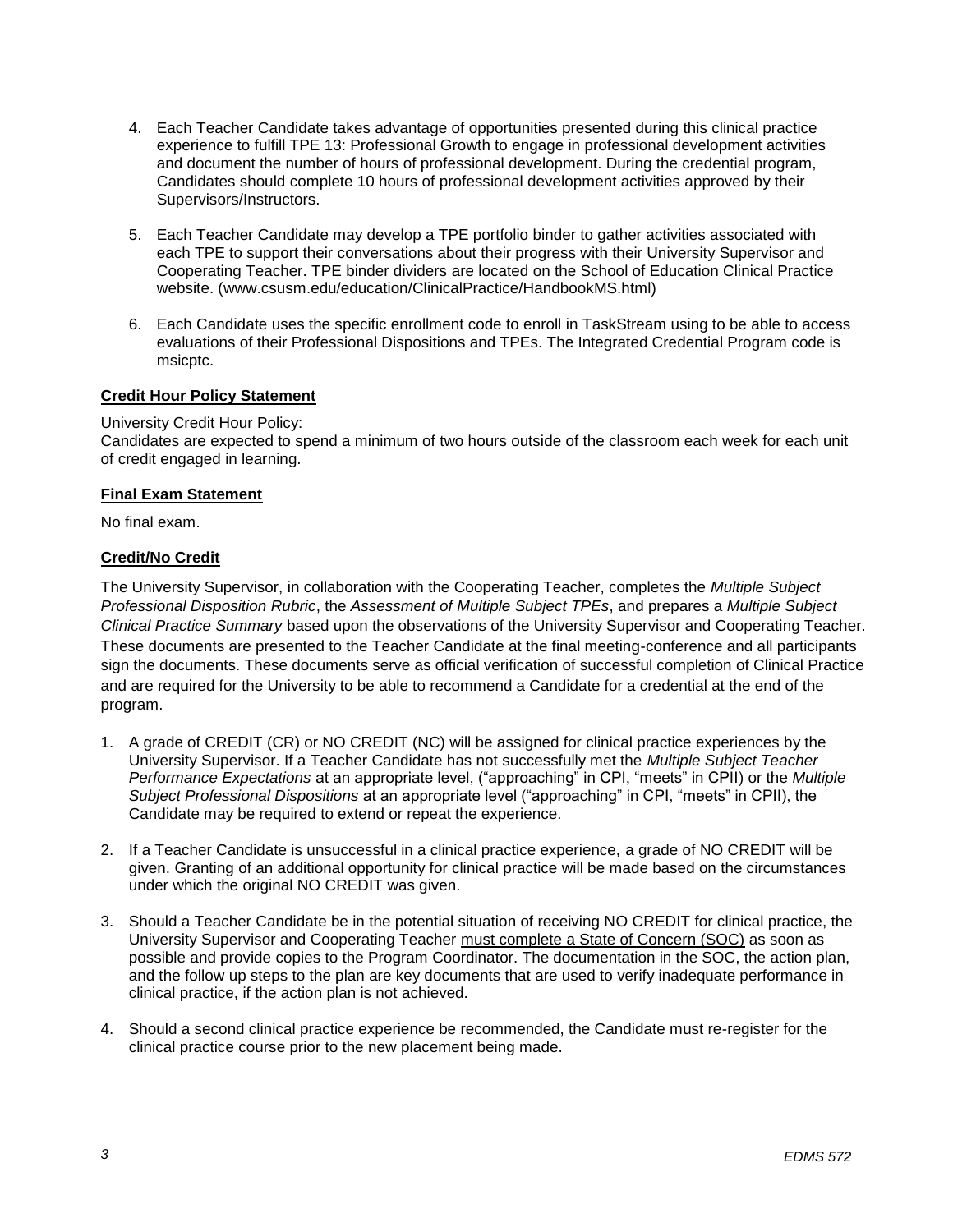### **REQUIRED TEXTS, MATERIALS AND ACCOUNTS**

Because this is a supervised clinical practice experience, the materials for this class include the *Assessment of Teacher Performance Expectations Multiple Subject Credential* form, the *Multiple Subject Professional Dispositions Rubric*, and the *Clinical Practice Summary* that may be found on the School of Education website for clinical practice. Additional materials on the website include the *Multiple Subject Clinical Practice Handbook section 1: Information for Teacher Candidates*, along with other forms used in clinical practice. (www.csusm.edu/education/ClinicalPractice/HandbookMS.html)

### **Course Material Available**

### **TaskStream Enrollment and Postings**

The School of Education uses TaskStream to manage Candidates' TPE and disposition assessments. Candidates must be enrolled in TaskStream during the Integrated Credential Program. Enrollment fees are paid by going to [www.taskstream.com](http://www.taskstrem.com/) and registering for at least one year. After enrolling, to access the Integrated Credential Program, from your home page, find the Self-Enrollment area and click the *Enter Code* button. Then, enter *msicptc* as the program code. If this is the correct program, click the *Enroll* button. The Integrated Credential Program now will show up on your TaskStream home page when you log in. Be sure to remember your enrollment name and password.

## **COURSE LEARNING OUTCOMES**

### **Authorization to Teach English Learners**

This credential program has been specifically designed to prepare teachers for the diversity of languages often encountered in California public school classrooms. The authorization to teach English learners is met through the infusion of content and experiences within the credential program, as well as additional coursework. Candidates successfully completing this program receive a credential with authorization to teach English learners. *(Approved by CCTC in SB 2042 Program Standards, August 02)*

## **Teacher Performance Expectation (TPE) Competencies**

The course objectives, assignments, and assessments have been aligned with the CTC standards for the Multiple Subject Credential. This course is designed to help teachers seeking a California teaching credential to develop the skills, knowledge, and attitudes necessary to assist schools and district in implementing effective programs for all students. The successful candidate will be able to merge theory and practice in order to realize a comprehensive and extensive educational program for all students. You will be required to formally address the following TPEs in this course:

### **Teacher Performance Assessment**

Beginning July 1, 2008 all California credential candidates must successfully complete a state-approved Teacher Performance Assessment (TPA), as part of the credential program of preparation. During the 2015- 16 academic year the CSUSM credential programs will use either the CalTPA (California Teacher Performance Assessment) or the edTPA (Educative Teacher Performance Assessment).

Check with your program coordinator to determine which assessment is used for your credential program.

### **CalTPA**

To assist with your successful completion of the CalTPA, a series of informational seminars are offered over the course of the program. TPA related questions and logistical concerns are to be addressed during the seminars. Your attendance to TPA seminars will greatly contribute to your success on the assessment. The CalTPA Candidate Handbook, TPA seminar schedule, and other TPA support materials may be found on the SOE website:

<http://www.csusm.edu/education/CalTPA/ProgramMaterialsTPA.html>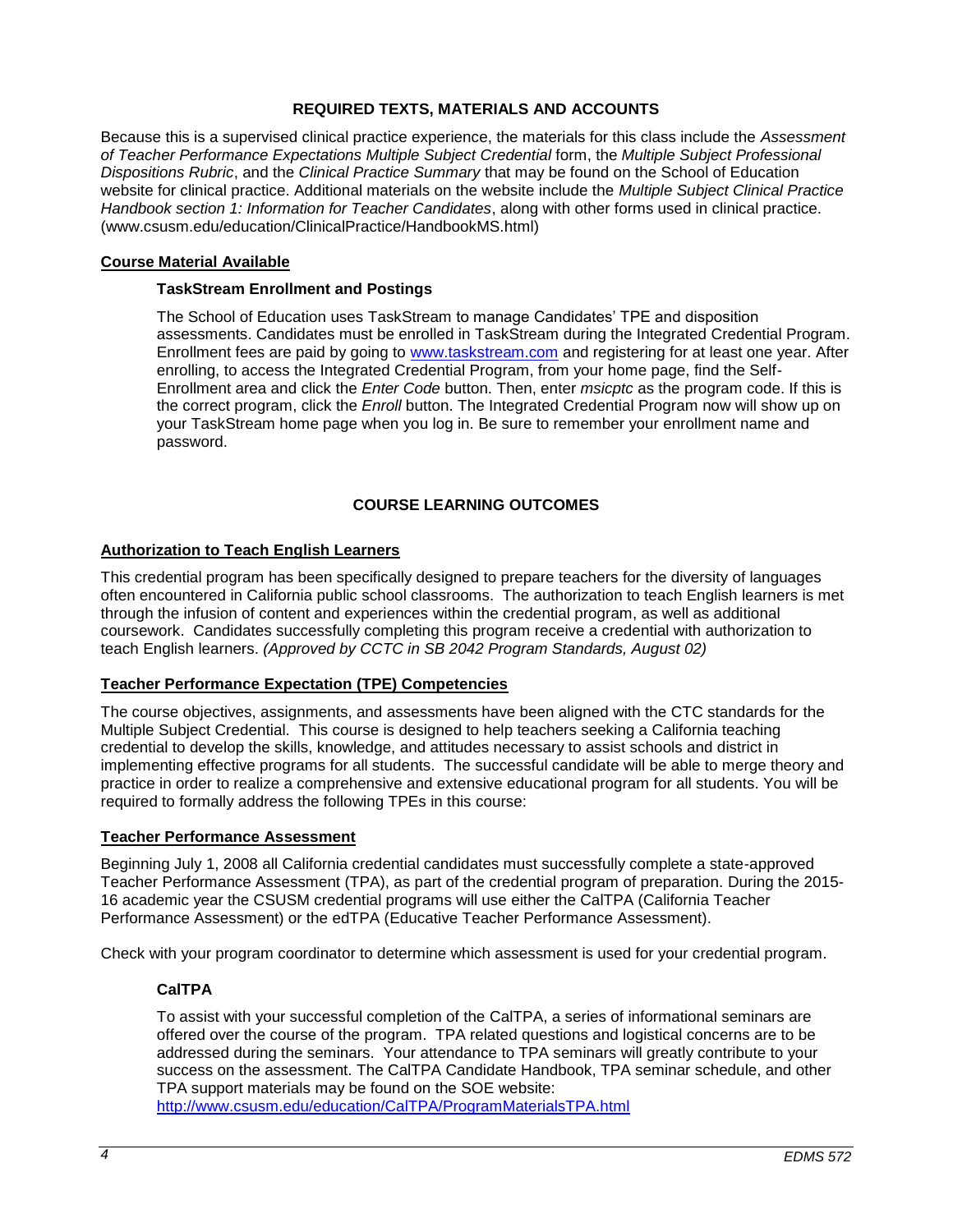### **edTPA**

Beginning in fall 2015, for newly entering initial candidates, the CSUSM assessment system is the edTPA. To assist with your successful completion of the edTPA, a capstone class is part of your curriculum. In this class edTPA related questions and logistical concerns are addressed. Additional support materials are available on the edTPA website: [http://www.edtpa.com/PageView.aspx?f=GEN\\_Candidates.html](http://www.edtpa.com/PageView.aspx?f=GEN_Candidates.html)

Additionally, to support your success in your credential program and with TPA, SOE classes use common pedagogical language, lesson plans (lesson designs), and unit plans (unit designs).

### **Assessment of Professional Dispositions**

Assessing a candidate's dispositions within a professional preparation program is recognition that teaching and working with learners of all ages requires not only specific content knowledge and pedagogical skills, but positive attitudes about multiple dimensions of the profession. The School of Education has identified six dispositions – social justice and equity, collaboration, critical thinking, professional ethics, reflective teaching and learning, and life-long learning—and developed an assessment rubric. For each dispositional element, there are three levels of performance - *unacceptable*, *initial target*, and *advanced target*. The description and rubric for the three levels of performance offer measurable behaviors and examples.

The assessment is designed to provide candidates with ongoing feedback for their growth in professional dispositions and includes a self-assessment by the candidate. The dispositions and rubric are presented, explained and assessed in one or more designated courses in each program as well as in clinical practice. Based upon assessment feedback candidates will compose a reflection that becomes part of the candidate's Teaching Performance Expectation portfolio. Candidates are expected to meet the level of *initial target* during the program.

## **GENERAL CONSIDERATIONS**

### **School of Education Attendance Policy**

Due to the dynamic and interactive nature of courses in the School of Education, all candidates (course participants) are expected to attend all classes and participate actively. At a minimum, candidates (course participants) must attend more than 80% of class time, or s/he may not receive a passing grade for the course at the discretion of the instructor. Individual instructors may adopt more stringent attendance requirements. Should the candidate (course participants) have extenuating circumstances, s/he should contact the instructor as soon as possible. *(Adopted by the COE Governance Community, December, 1997).*

### **Conditions for Removal from School Site**

A candidate will be removed from the school site and a Statement of Concern documenting the situation will be written immediately if a candidate:

- 1. Endangers students or others;
- 2. Violates recognized codes of conduct, e.g. CSUSM Student Code of Conduct, CSUSM Academic Honesty Policy NEA Code of Ethics, CA Education Code Section 44932; and/or
- 3. Is dismissed from the classroom or school site by the cooperating professional or site or district administrator. (see *Statement of Concern- Guidelines* www.csusm.edu/education/ClinicalPractice/HandbookMS.html)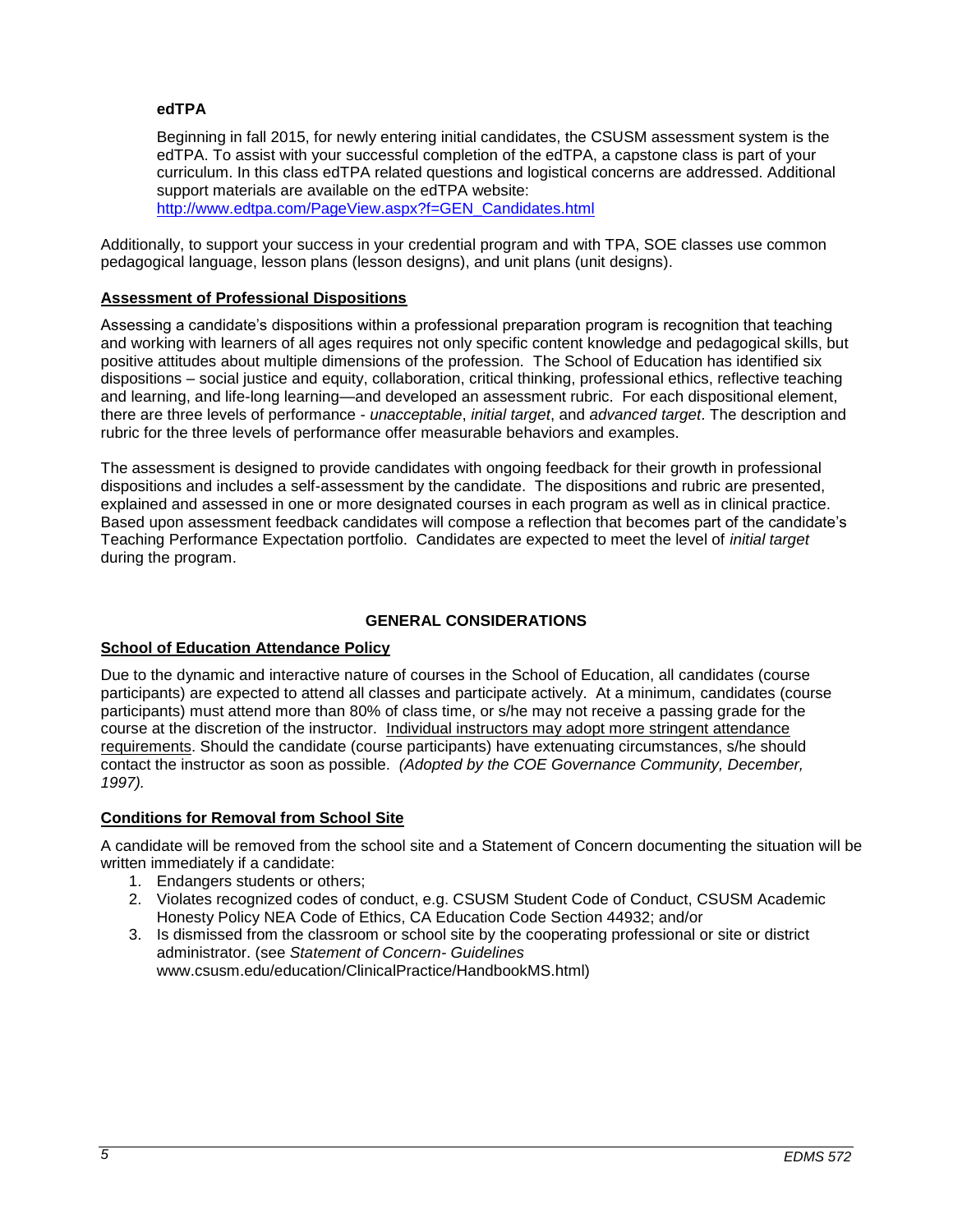# **CSUSM Academic Honesty Policy**

Students will be expected to adhere to standards of academic honesty and integrity, as outlined in the Student Academic Honesty Policy. All assignments must be original work, clear and error-free. All ideas/material that are borrowed from other sources must have appropriate references to the original sources. Any quoted material should give credit to the source and be punctuated accordingly.

Academic Honesty and Integrity: Students are responsible for honest completion and representation of their work. Your course catalog details the ethical standards and penalties for infractions. There will be zero tolerance for infractions. If you believe there has been an infraction by someone in the class, please bring it to the instructor's attention. The instructor reserves the right to discipline any student for academic dishonesty, in accordance with the general rules and regulations of the university. Disciplinary action may include the lowering of grades and/or the assignment of a failing grade for an exam, assignment, or the class as a whole.

Incidents of Academic Dishonesty will be reported to the Dean of Students. Sanctions at the University level may include suspension or expulsion from the University.

### Refer to the full Academic Honesty Policy at: [http://www.csusm.edu/policies/active/documents/Academic\\_Honesty\\_Policy.html](http://www.csusm.edu/policies/active/documents/Academic_Honesty_Policy.html)

### **Plagiarism**

As an educator, it is expected that each candidate (course participant) will do his/her own work, and contribute equally to group projects and processes. Plagiarism or cheating is unacceptable under any circumstances. If you are in doubt about whether your work is paraphrased or plagiarized see the Plagiarism Prevention for Students website [http://library.csusm.edu/plagiarism/index.html.](http://library.csusm.edu/plagiarism/index.html) If there are questions about academic honesty, please consult the University catalog.

### **Students with Disabilities Requiring Reasonable Accommodations**

Students with disabilities who require reasonable accommodations must be approved for services by providing appropriate and recent documentation to the Office of Disabled Student Services (DSS). This office is located in Craven Hall 4300, and can be contacted by phone at (760) 750-4905, or TTY (760) 750- 4909. Students authorized by DSS to receive reasonable accommodations should meet with their instructor during office hours or, in order to ensure confidentiality, in a more private setting.

### **Use of Technology**

Candidates (Course participants) are expected to demonstrate competency in the use of various forms of technology (i.e. word processing, electronic mail, Moodle, use of the Internet, and/or multimedia presentations). Specific requirements for course assignments with regard to technology are at the discretion of the instructor. Keep a digital copy of all assignments for use in your teaching portfolio. All assignments will be submitted online, and some will be submitted in hard copy as well. Details will be given in class.

### **Electronic Communication Protocol**

Electronic correspondence is a part of your professional interactions. If you need to contact the instructor, email is often the easiest way to do so. It is my intention to respond to all received e-mails in a timely manner. Please be reminded that e-mail and on-line discussions are a very specific form of communication, with their own nuances and etiquette. For instance, electronic messages sent in all upper case (or lower case) letters, major typos, or slang, often communicate more than the sender originally intended. With that said, please be mindful of all e-mail and on-line discussion messages you send to your colleagues, to faculty members in the School of Education, or to persons within the greater educational community. All electronic messages should be crafted with professionalism and care.